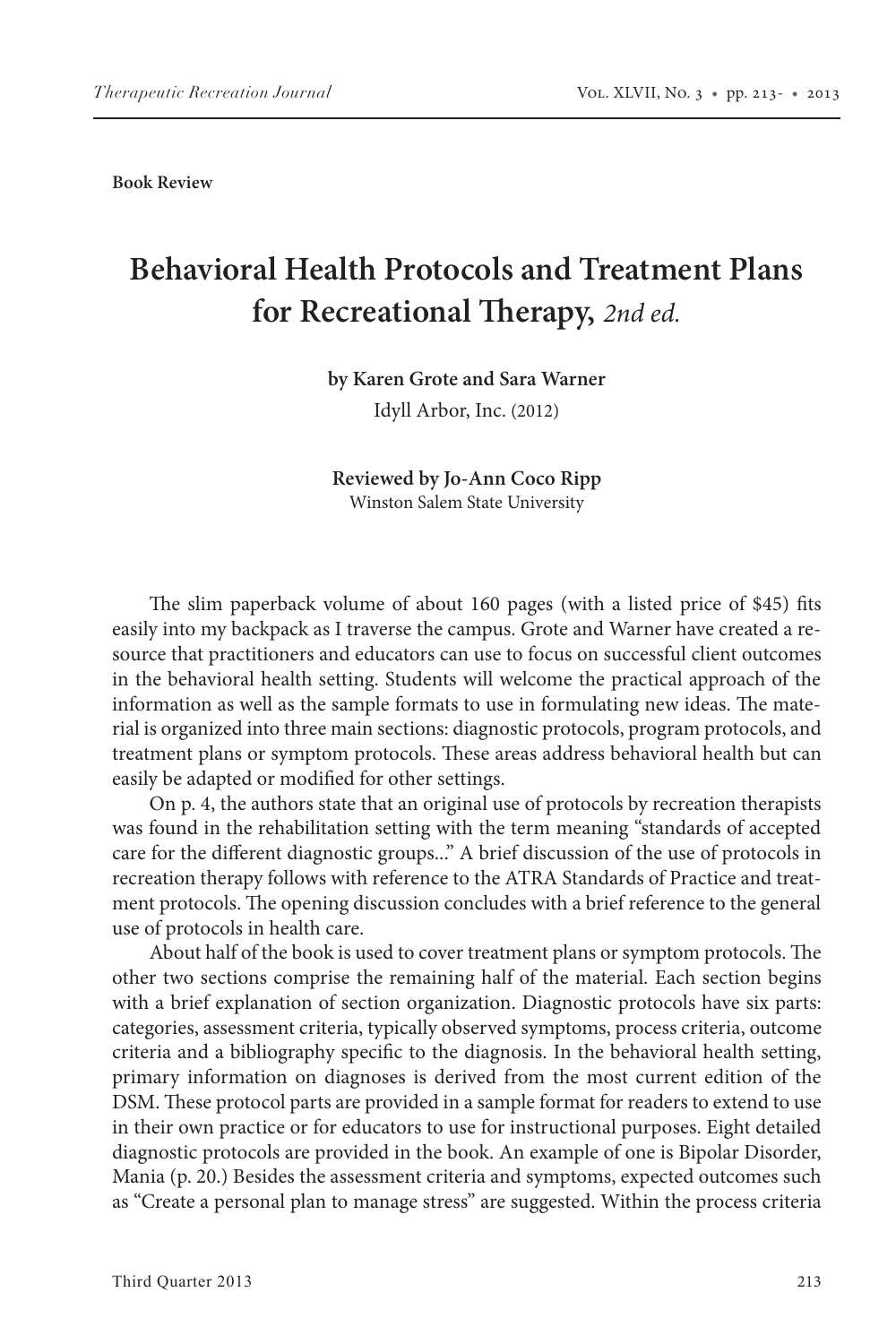the reader can find helpful commentary and a list of modalities. Cross referencing to the treatment plan section is also presented.

Program protocols have eight parts: modality, rationale, referral criteria, risk management issues, structure criteria, process criteria, outcome criteria, credentialing required by staff, and bibliography specific to the modality. The authors have grouped the program protocols according to age: child/adolescent, adult, geriatric. This does not confine the reader to the age categories but is helpful in reviewing the framework for the information provided. Again, a sample format is provided; explanation of all the parts is given so the format can be expanded for use by practitioners and educators. An example of one of the program protocols is Circus Performance Program (p. 41.) The experience of the authors is showcased in the rationale narrative as the reader is gently persuaded to try this program. Referrals and risk management contain specific tips related to the age group, potential problems and overall strategies for success. The structure part gives concrete suggestions on such details as frequency, group size, and facility needs. Process tells details from how to identify resource personnel to procedures for conducting activities. A list of specific activities is also given. A list of suggested outcomes is also provided.

Overall, these first two sections offer very helpful information, a good foundation for sample formats, and detailed insight into the needs for persons receiving care in behavioral health settings. More detailed suggestions on how to measure the outcomes would be a recommendation as well as expanded resources for further investigation or exploration, especially for the programs. Ideas for other program protocols to be developed can also stimulate further research or sharing by recreation therapists. For educators, the straightforward presentation of the diagnostic and program protocols would appear to facilitate understanding among students.

Treatment plans are presented using a problem-centered approach. The plans are categorized into five domains: behavioral, affective, cognitive, physical, and leisure. There are more than 50 problem areas of focus, such as few social supports, poor concentration, or overt hostility. The format for all the plans includes the problem, general goal, objective list, interventions, and negative and positive or neutral terms to aid documentation. As an example, the problem of Somaticizing (p. 118) lists decrease somaticizing as the goal with one of the client objectives being to choose a level of activity that does not increase somatic complaints. Two of the suggested interventions are for the therapist to teach assertion skills and avoid reinforcing somatic complaints with discussion. The listing of documentation aids seems helpful to cite more specifically when preparing progress notes or other individual treatment narrative notes. Overall the treatment plans appear to be useful for practitioners who employ a problem-centered model of practice. As an educator this section would give support to improving student documentation skills as well as development of treatment plans. The authors suggest that the format for the treatment plans can be adapted for use in other settings.

The authors seem to have accomplished the purpose for the updated volume. Future revisions might incorporate more foundational and conceptual background for the use of the treatment plan approach. Consideration of other approaches such as the strengths-based approach for plans might also be mentioned. Expanding the diagnostic and program protocols sections is also another consideration. Adding more evidence for the program choices would be helpful for practitioners as evidence-based